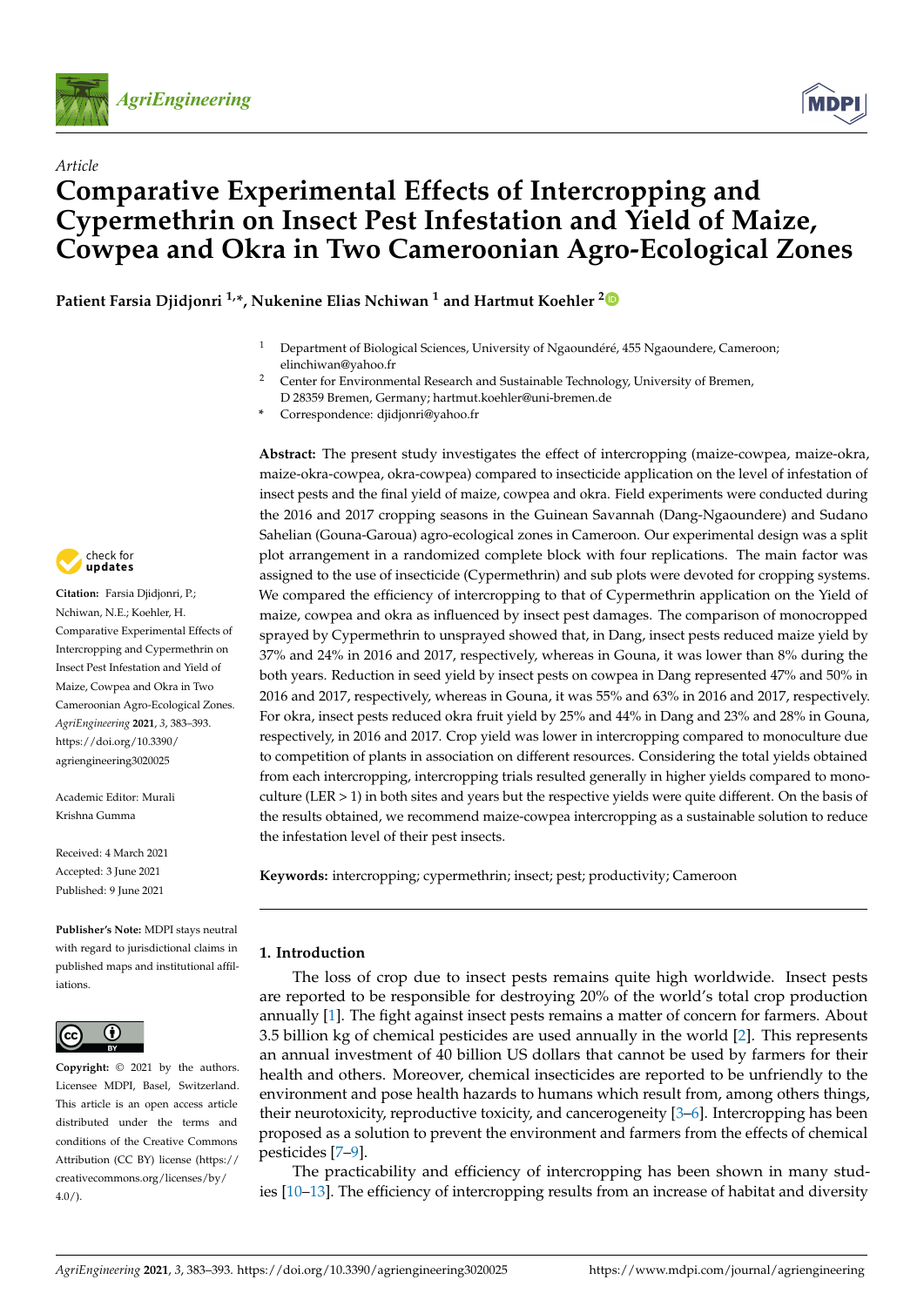of organisms. This again leads to complex interactions, including the control of insect gradations leading to unwanted crop losses. Study in Kenya showed that when maize, nappier grass and Desmodium are intercropped, Desmodium produce aromas that repel stem borer, while nappier grass emits aromas that encourage moths to lays their eggs on them and produce gummy substance that traps the larvae after their hatching, reducing their number [\[14\]](#page-9-5). Moreover, insect pests were reported to settle on crops only when host factors such as visual stimulus, taste and smell are satisfied, and this is more likely in monocultures where the chances of meeting a wrong stimulus is lower [\[15\]](#page-9-6).

Our study focuses on two agro-ecological zones in Cameroon with unimodal rainfall, the Guinean Savannah and Sudano Sahelian zone, in Adamawa and the North, respectively. Here, farmers cultivate maize in association with cowpea and okra, but according to our knowledge, there have been no scientific studies to test the efficiency of these intercropping systems against the level of insect pest infestation and crop productivity. The present study aims to investigate the effect of intercropping (maize-cowpea, maize-okra, maizeokra-cowpea and okra-cowpea) on the level of infestation of insect pests and compare the efficiency of intercropping to that of insecticide application on the yield of maize, cowpea, and okra for the respective trials.

## **2. Materials and Methods**

## *2.1. Study Sites*

Studies were conducted in 2016 and 2017 in the mid and late rainy season and the beginning of dry season (harvest; June to November) in Dang-Ngaoundéré (07°24'08.2" N; 13◦33001.6 E; 1094 ASL; Guinean Savannah agro-ecological zone) and Gouna-Garoua  $(08°29'53.4''$  N;  $13°31'00.3$  E; 402 ASL, Sudano Sahelian agro-ecological zone) of Adamawa and North, respectively, Cameroon. The sites selected for our field experiments differ in many factors, such as climate, soil, and vegetation.

## *2.2. Precipitation, Temperature, Soil, and Vegetation*

Weather conditions differed greatly among the both localities [\[16\]](#page-9-7). The annual precipitation was 1352 mm (2016) and 1400 mm (2017) in Ngaoundéré, 999 mm (2016) and 789 mm (2017) in Garoua. The rainy season begins in Ngaoundéré and Garoua in March and April, respectively, then ends in October in both localities. Average annual temperatures were 23.13 °C (2016) and 23.09 °C (2017) in Ngaoundéré, 30.74 °C (2016) and 30.02 °C (2017) in Garoua. The soil of Dang is compact brown-reddish, developed on basaltic rock, with pH 4.38 (Table [1\)](#page-1-0). The surroundings of the study site are agricultural or fallow, with wild and cultivated species like maize, cowpea, groundnut, millet, bean, potatoes, tomatoes, pepper, and ginger. Gouna soil is ferruginous, well drained with pH 5.03 (Table [1\)](#page-1-0). The vegetation near the study site was represented by wild and cultivated species like maize, cowpea, cotton, groundnut, millet, and bean and wild.

<span id="page-1-0"></span>

| Table 1. Soil chemical composition. |  |
|-------------------------------------|--|
|-------------------------------------|--|

| Locality | $PO43- mg/$<br>100 g Soil | $Mg$ mg/<br>100 g<br>Soil | $Ca$ mg/<br>100 g<br>Soil | $K$ mg/<br>100 g<br>Soil | pH   | Total<br>C/N | Total<br>$N\%$ | <b>Total</b><br>C% |
|----------|---------------------------|---------------------------|---------------------------|--------------------------|------|--------------|----------------|--------------------|
| Gouna    | 0.36                      | 6.88                      | 46.47                     | 10.87                    | 5.03 | 20.30        | 0.03           | 0.67               |
| Dang     | 0.55                      | 15.80                     | 78.55                     | 16.92                    | 4.38 | 15.73        | 0.16           | 2.47               |

# *2.3. Experimental Set-Up, Sowing and Weeding*

The experimental design was a split plot with two factors. The main factor was assigned for the application of Cypermethrin and the sub plots were devoted for cropping systems. Size of each sub plot was  $4.5 \text{ m} \times 3.2 \text{ m}$ , with 1 m spacing. We implanted the seven cropping systems (Table [2\)](#page-2-0) in four replications without and with Cypermethrin application, resulting in a total of fifty-six plots per site. The spacing in planting was according to traditional farming: maize in monoculture row spacing with 80 cm and 50 cm between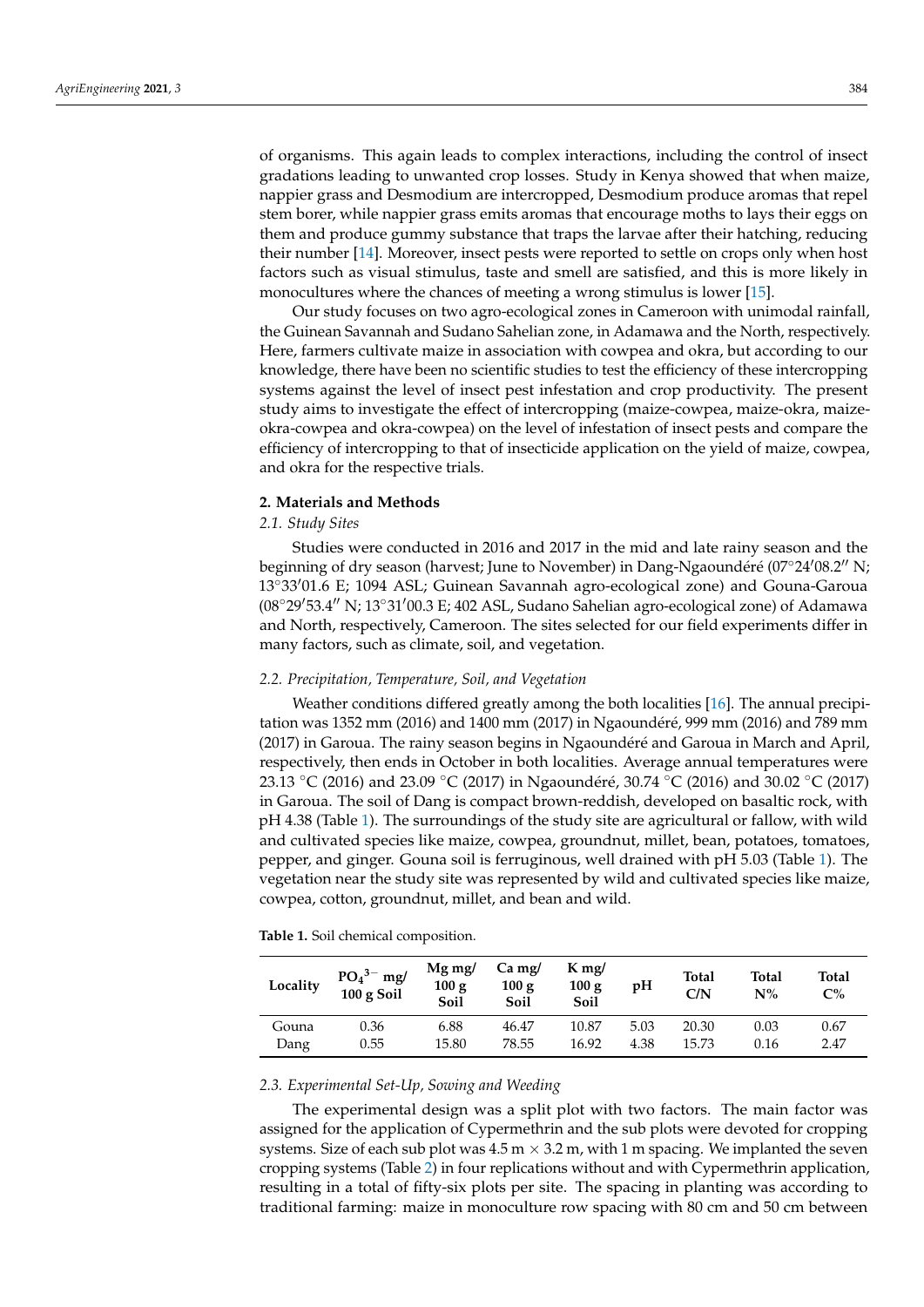plants in the row; cowpea in monoculture row spacing with 80 cm and 30 cm between cowpea plants; okra in monoculture row spacing with 80 cm and 40 cm between plants in the row. For maize/cowpea, maize/okra, and okra/cowpea, the first plant was sown as in monoculture and the seeds of the second intercropped plant were seeded in the middle of the lines of the first plant. For maize-cowpea-okra intercropping, maize was sown as in monoculture; the okra seeds were planted at 30 cm and the cowpea seeds at 55 cm from the first line of maize. For all treatments, 3–4 seeds of maize, 3–4 seeds of cowpea, and 4–6 seeds of okra were sown per hole. After germination (two weeks), the plots were thinned to one plant per stand for maize and okra plants and to two plants per stand for cowpea. Weed control was done 3, 7, and 10 weeks after planting by hand using a hoe.

<span id="page-2-0"></span>**Table 2.** Cropping systems implanted in the experimental fields.

| Monoculture | Intercropping         |
|-------------|-----------------------|
| Maize       | Maize + Cowpea        |
| Cowpea      | Maize + Okra          |
| Okra        | Okra + Cowpea         |
|             | Maize + Okra + Cowpea |

All without and with Cypermethrin.

#### *2.4. Fertilizer Amendment and Cypermethrin Application*

NPK 15:15:15 at the rate of 150 kg ha<sup>-1</sup> was applied to all plots except cowpea monocropped plots two weeks after sowing [\[17\]](#page-9-8). Seventy days after planting, urea fertilizer was applied to all plots except cowpea monocropped plots, each at the rate of 50 kg ha<sup>-1</sup>.

Spraying of the positive control plot with Cypermethrin 100 EC started two weeks after sowing until the crops matured with intervals of one week. As recommended by manufacturer, a dose of 500 mL ha<sup> $-1$ </sup> was used.

## *2.5. Yield Parameters*

## 2.5.1. Maize

The method of Ijoyah & Dzer [\[18\]](#page-9-9) was used to assess maize yield. Maize was harvested when the leaves turned yellowish and had fallen off, which were signs of senescence and cob maturity. Forty plants were randomly selected within each treatment, cobs were counted, and the average was taken as the number of cobs per plant. Ten of the cobs were later shelled manually, the seeds removed and counted, and the average was taken as the number of seeds per cob. Afterwards, 1000 seeds from each treatment were weighed using an electronic balance. The result was used to obtain the yield in t ha<sup>-1</sup>.

## 2.5.2. Cowpea

The yield components were determined at harvest when the crops on the field were sufficiently dry. The determination of Cowpea seeds yield was done by the method of Gandébé et al. [\[19\]](#page-9-10). These yield parameters were the number of pods per plant (NPPt), which was quantified by counting and the average determined. The number of seeds per pod (NSPd) was determined by threshing 40 randomly selected pods from the sampled plants. Then, the number of seeds per plant (NSPt) was obtained as the product, NPP $t \times$  NSPd. The 100-seed weight (100-SW) was evaluated by weighing a random sample seeds from the experimental unit using an electronic balance. Seed yield was then quantified as the product (NSPt × 100-SW). Grain yield was converted to hectares (kg ha<sup>-1</sup>).

#### 2.5.3. Okra

Harvest of the fresh fruits started when fruits were easy to break with a finger and it was done twice a week. Forty plants were randomly selected within each treatment and the number of fruits were determined. These same fruits were weighed using an electronic balance. The result was used to obtain the yield in t $\,$ ha $^{-1}.$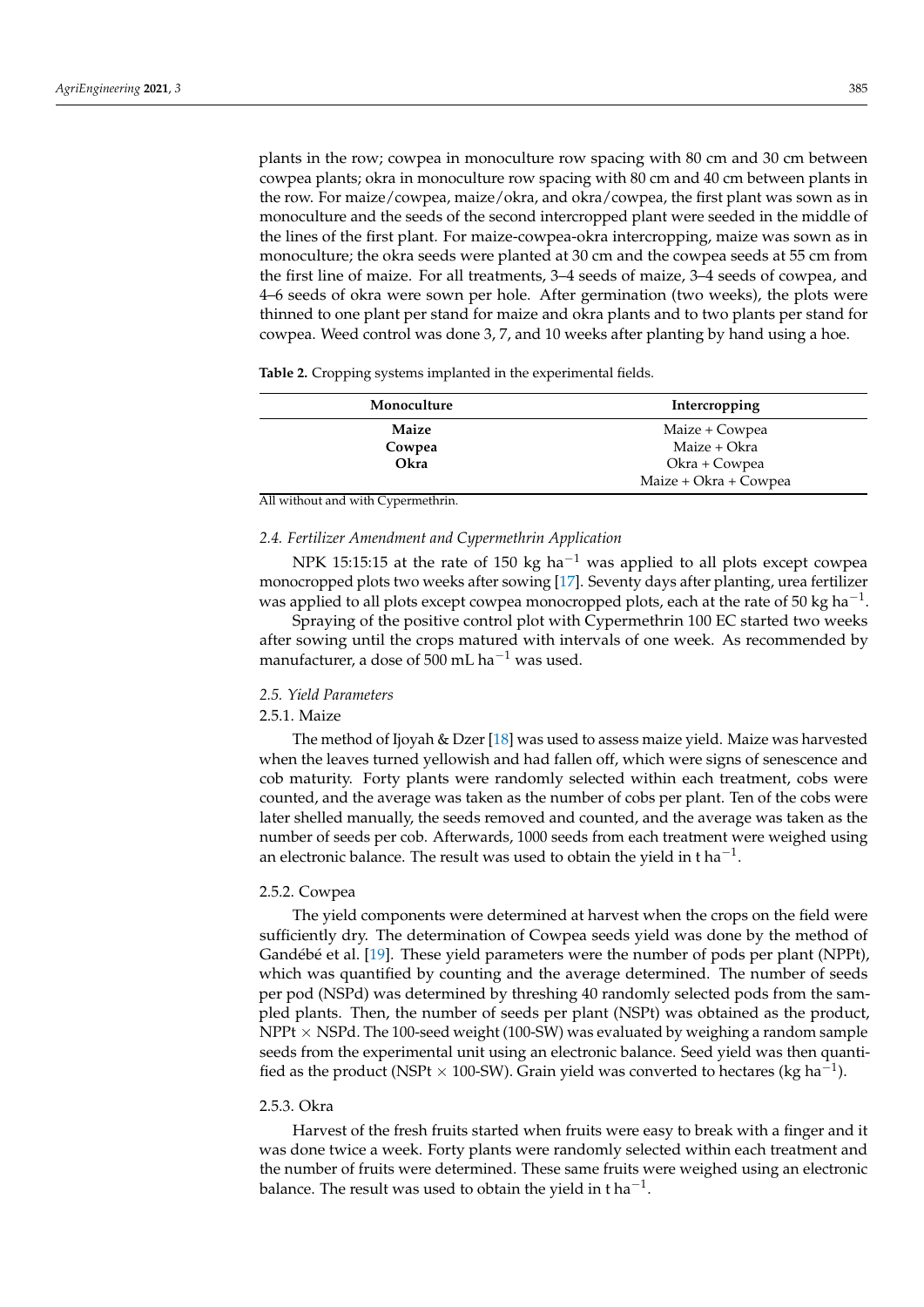## *2.6. Land Equivalent Ratio*

# Maize, Cowpea, Okra

The productivity of monocropped and intercropped crops was compared by calculating the land equivalent ratio (*LER*) as described by Mead and Willey [\[16\]](#page-9-7).

> $LER = \frac{\text{intercop yield of plant a}}{\text{monocrop yield of plant a}} + \frac{\text{intercop yield of plant b}}{\text{monocrop yield of plant}}$ monocrop yield of plant b

When the value of *LER* is greater than 1, the intercropping favors the growth and yield of the species, whereas when *LER* is lower than 1, the intercropping negatively affects the growth and yield of crops grown in mixtures [\[20\]](#page-9-11). Thus, *LER* gives a good assessment of the competitive abilities of the respective crops. It also indicates the yield advantage of intercropping.

#### *2.7. Data Analysis*

Data obtained were tested for normality. The Tukey test were used for the separation of more than two means, using the SPSS software 16.0. The Student *t* -test was used for comparison of the means of two samples.

## **3. Results and Discussion**

*3.1. Yield*

3.1.1. Maize

Table [3](#page-3-0) presents the maize seed yield as influenced by Cypermethrin treatments and the intercropping system in 2016 and 2017 at Dang and Gouna. Overall, maize seed yield was higher at Gouna than at Dang during the both cropping seasons. This difference might be the result of lower soil pH and higher insect pest infestation observed at Dang. This result confirms the fact that the North region ranks above the Adamawa region in the production of maize in Cameroon [\[21\]](#page-9-12). Maize seed yield was affected by cropping system and Cypermethrin in both sites.

<span id="page-3-0"></span>**Table 3.** Maize yield (t ha−<sup>1</sup> ) as influenced by Cypermethrin treatments and intercropping system in 2016 and 2017 at Dang and Gouna.

|                   | Dang 2016                     |                              | Dang 2017        |                              |                               |           |
|-------------------|-------------------------------|------------------------------|------------------|------------------------------|-------------------------------|-----------|
| <b>Treatments</b> | Unsprayed                     | Sprayed                      | $\boldsymbol{t}$ | Unsprayed                    | <b>Sprayed</b>                | t         |
| M                 | $2.31 \pm 0.12$ <sup>ab</sup> | $3.67 \pm 0.17$ <sup>a</sup> | $6.60***$        | $2.27 \pm 0.26^a$            | $2.99 \pm 0.33$ <sup>a</sup>  | $7.31***$ |
| MC                | $2.60 \pm 0.13$ <sup>a</sup>  | $3.03 \pm 0.16^{b}$          | $2.17*$          | $2.27 \pm 0.04$ <sup>a</sup> | $2.64 \pm 0.03$ <sup>b</sup>  | $7.34***$ |
| <b>MO</b>         | $2.23 \pm 0.09$ <sup>ab</sup> | $2.58 \pm 0.14$ bc           | $2.07*$          | $2.23 \pm 0.08$ <sup>a</sup> | $2.62 \pm 0.05^{\mathrm{b}}$  | $4.06***$ |
| <b>MCO</b>        | $1.86 \pm 0.14^{\text{ b}}$   | $2.06 \pm 0.16$ c            | 1.86             | $1.95 \pm 0.06^{\circ b}$    | $2.17 \pm 0.04$ c             | 0.57      |
| Mean              | $2.25 \pm 0.08$               | $2.83 \pm 0.08$              | $5.27***$        | $2.18 \pm 0.03$              | $2.60 \pm 0.03$               | $8.86***$ |
| $F_{(3, 156)}$    | $3.93**$                      | $30.16$ ***                  |                  | $9.07***$                    | 27.52 ***                     |           |
| <b>Gouna 2016</b> |                               | <b>Gouna 2017</b>            |                  |                              |                               |           |
| <b>Treatments</b> | Unsprayed                     | Sprayed                      | t                | Unsprayed                    | Sprayed                       | t         |
| M                 | $4.62 \pm 0.29$ <sup>a</sup>  | $4.98 \pm 0.19$ <sup>a</sup> | 1.07             | $4.16 \pm 0.19$ <sup>a</sup> | $4.37 + 0.14$ <sup>a</sup>    | 1.56      |
| MC                | $4.14 \pm 0.10$ ab            | $4.30 \pm 0.13$ b            | 1.03             | $4.06 \pm 0.10^{\text{ a}}$  | $4.08 \pm 0.11$ <sup>a</sup>  | 0.03      |
| <b>MO</b>         | $3.83 + 0.11^{b}$             | $3.87 + 0.11$ b              | 0.23             | $3.40 \pm 0.05^{\mathrm{b}}$ | $3.87 \pm 0.09$ <sup>ab</sup> | $2.29*$   |
| <b>MCO</b>        | $2.97 \pm 0.06$ c             | $3.19 \pm 0.13$ c            | 1.73             | $2.91 \pm 0.14$ c            | $3.35 \pm 0.12^{\mathrm{b}}$  | 2.01      |
| Mean              | $3.89 \pm 0.08$               | $4.08 \pm 0.10$              | 1.54             | $3.76 \pm 0.06$              | $3.80 \pm 0.08$               | 0.42      |
| $F_{(3, 156)}$    | $26.27***$                    | $19.70***$                   |                  | $32.48$ ***                  | $13.13***$                    |           |

M: maize; MO: maize + okra; MC: maize + cowpea; MCO: maize + cowpea + okra. Results are expressed as mean (±) standard error. In column, means followed by same letter are not significantly different at  $\overline{5}\%$ . \*:  $p < 0.05$ ; \*\*:  $p < 0.01$ ; \*\*\*:  $p < 0.001$ .

> The difference between the maize yields recorded in the sprayed plots and in the unsprayed is associated to insect infestations. Unprotected maize plots at Dang suffered more from the activity of insect pests which results in the decreasing seed yield. In mono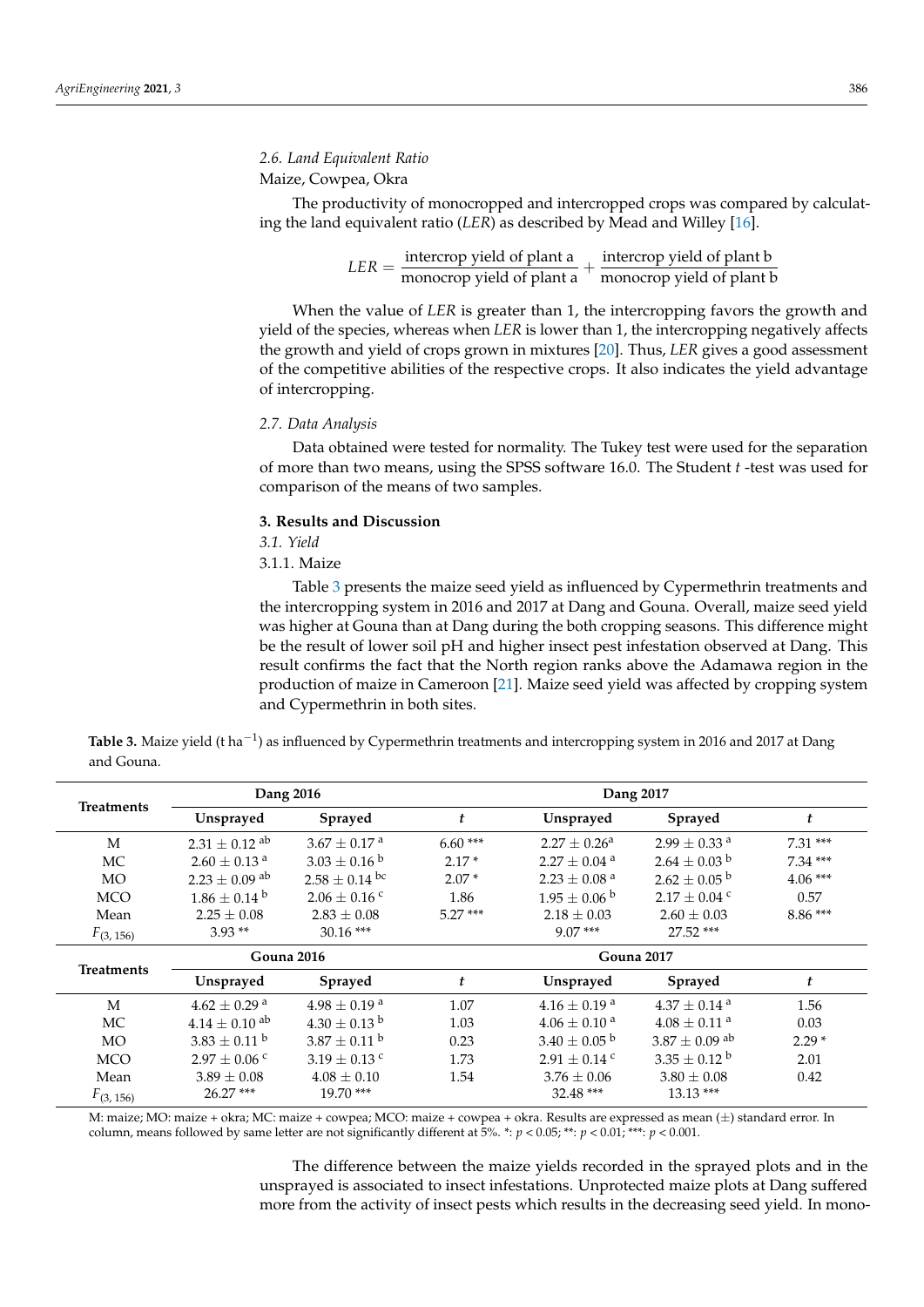culture at Dang, insect pests reduced maize yield by 37% and 24% in 2016 and 2017, respectively. At Gouna, the reduction yield due to insect pests was lower than 8% during the both years. The results found in Dang are similar to those reported by Ndemah and Schulthess [\[22\]](#page-9-13) that yield loss due to prominent stem borers, *Busseola fusca* Fuller, 1901 (Lepidoptera: Noctuidae) and *Sesamia calamistis* Walker, 1865 (Lepidoptera: Pyralidae) ranges between 17 to 44% in Cameroon. A yield loss of 22 to 67% on maize due to the infestation of *Spodoptera frugiperda* (Smith & Abbot, 1797) (Lepidoptera: Noctuidae) was reported in Ghana by Day et al. [\[23\]](#page-9-14). Similar results were also reported by Kansiime et al. [\[24\]](#page-9-15) in Zambia.

During the 2016 cropping season at Dang, among the unsprayed, maize associated to cowpea recorded a slightly higher seed yield compared to maize monocropped, but there was not a significant difference. This finding shows the benefit of maize associated to cowpea to control maize insect pests. These results are in line with those of Okigbo et al. [\[25\]](#page-9-16), who found the incidence of stem borer pests in the humid forest areas of Cameroon to be lower in maize intercropped with cassava, cowpea, and soybean than when monocropped; and those of Maluleke [\[26\]](#page-9-17), where maize stem borer was found to be more severe in mono- than in intercropping with lablab. Kfir et al. [\[27\]](#page-9-18) found that maize mono-crops had three to nine times more damage than maize intercropped with non-host crops such as cowpea, cassava, and soybean, in studies carried out in Cameroon. However, between intercropping trials, maize-cowpea-okra reduced the maize seed significantly compared to maize-cowpea. Concerning the sprayed trials in both years at Dang, maize monocropped recorded a significant higher seed yield compared to maize in intercropping during both seasons. In detail, yields of maize-cowpea, maize-okra and maize-cowpeaokra intercropping represent respectively 82.66%, 70.30%, and 56.13% in 2016 and 88.29%, 87.63%, and 72.52% in 2017 of maize yield recorded in monoculture. In intercropping, no significant difference was observed between the yield recorded on maize-cowpea and maize-okra intercropping.

In Gouna, among the unsprayed, the maize seed yield was statistically the same between maize monocropped and maize associated to cowpea during both years. However, maize-cowpea-okra intercropping reduced the maize yield significantly compared to maize in monoculture in 2016 and additionally maize-okra in 2017. Among the sprayed treatments, maize monocropped recorded a higher seed yield compared to maize in all intercropping trials in both years. Yields of maize-cowpea, maize-okra, maize-cowpea-okra intercropping represent, respectively, 86.35%, 77.71%, 64.06% in 2016; 93.36%, 88.56%, and 76.66% in 2017 of maize yield recorded in monoculture.

The higher grain yield found in maize monocropped sprayed compared to intercropping sprayed could be attributed to the lower plant density and lack of competition for resources such as light, nutrients, and water when growing in monoculture. This result is in agreement with Ijoyah & Dzer [\[18\]](#page-9-9), who found high cereal grain yield on maize in monoculture than in maize intercropped with okra. In contrast, Mpairwe et al. [\[28\]](#page-9-19) and Dapaah et al. [\[29\]](#page-9-20) found a higher grain yield on maize intercropped with soybean and cowpea than in maize monocropped. Similarly, Ogah et al. [\[30\]](#page-9-21) in Nigeria found higher grain yields on maize intercropped with Bambara groundnut compared to maize in monoculture. The higher seed yield recorded on maize associated with cowpea compared to other intercropping shows the importance of legumes when growing in combination with cereals. A complex series of inter and intraspecific interactions guided by modifications and uses of light, water, nutrients, and enzymes was reported on intercropping between cereals and legumes [\[31\]](#page-9-22). Many plants have the ability to modify the rhizosphere pH and improve the availability of nutrients such as P, K, Ca, and Mg, which are in unavailable forms [\[32\]](#page-9-23).

#### 3.1.2. Cowpea

Table [4](#page-5-0) presents the cowpea seed yield as influenced by Cypermethrin treatments and intercropping systems. Cypermethrin significantly increased the cowpea seed yield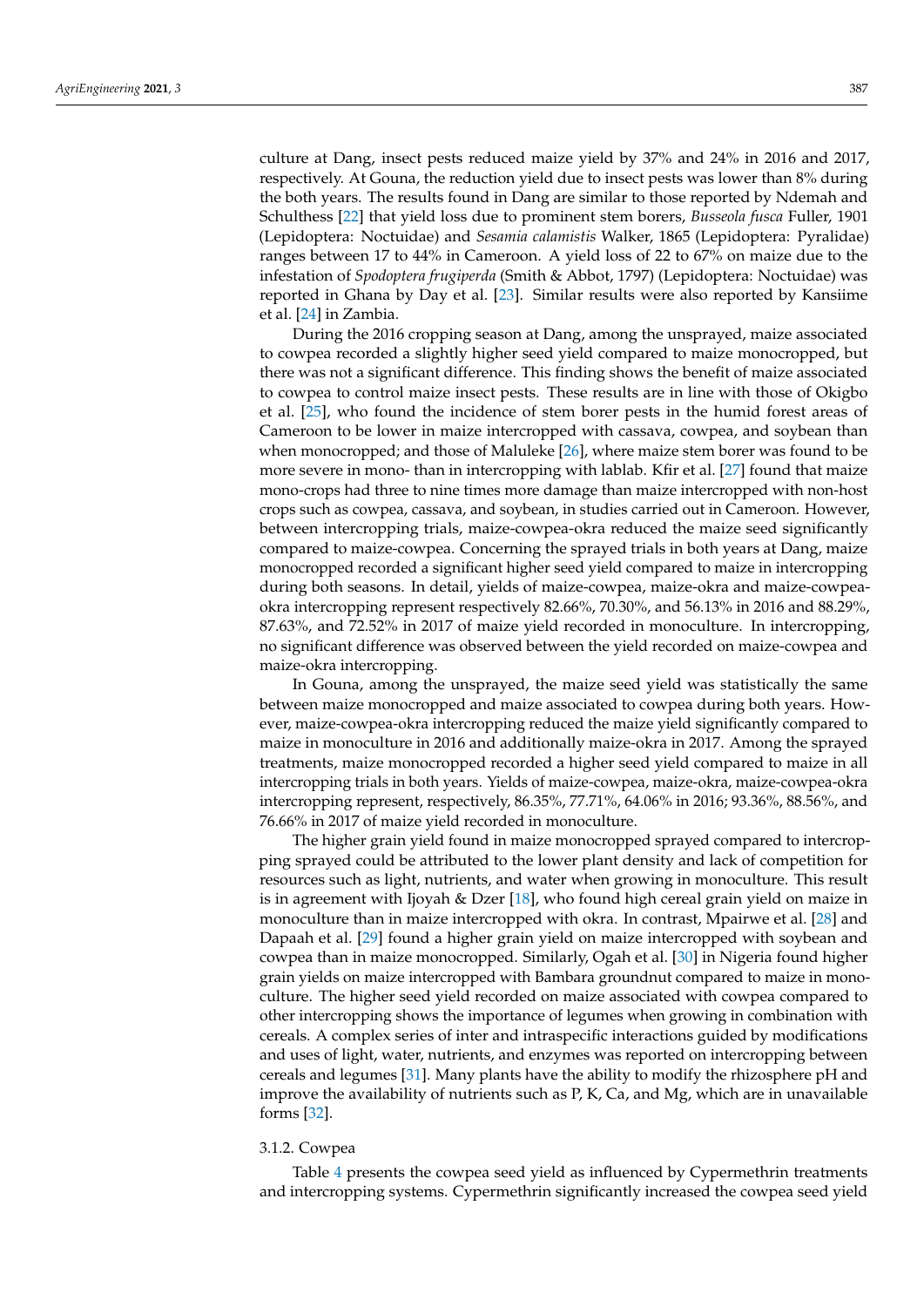in comparison to the intercropping system. The comparison of monocropped sprayed to monocropped unsprayed showed that insect pests reduced cowpea seed yield by 47% and 50% in 2016 and 2017, respectively, in Dang. In Gouna, the reduction of yield due to insects was 55% and 63% in 2016 and 2017, respectively. In accordance with our finding, cowpea yield reduction due to insect pests was reported to range from 20 to 80% [\[33\]](#page-9-24). The high effectiveness of Cypermethrin to reduce the effect of insect pests on cowpea yield could be associated with its standardized active ingredient formulations that have "knockdown" effects on pests immediately on exposure, like all pyrethroids do [\[34\]](#page-9-25).

<span id="page-5-0"></span>**Table 4.** Cowpea seed yield (t ha<sup>-1</sup>) as influenced by Cypermethrin treatments and intercropping system in 2016 and 2017 at Dang and Gouna.

| Dang 2016<br><b>Treatments</b> |                               |                              | Dang 2017         |                               |                              |            |
|--------------------------------|-------------------------------|------------------------------|-------------------|-------------------------------|------------------------------|------------|
|                                | Unsprayed                     | <b>Sprayed</b>               | t                 | Unsprayed                     | <b>Sprayed</b>               | t          |
| $\mathcal{C}$                  | $0.87 \pm 0.06$ <sup>a</sup>  | $1.65 + 0.12$ <sup>a</sup>   | $5.72***$         | $0.85 \pm 0.07$ <sup>a</sup>  | $1.69 \pm 0.14$ <sup>a</sup> | $6.15***$  |
| <b>MC</b>                      | $0.75 \pm 0.05$ <sup>ab</sup> | $0.95 \pm 0.05^{\mathrm{b}}$ | $2.74*$           | $0.65 \pm 0.06$ <sup>ab</sup> | $0.89 \pm 0.07^{\mathrm{b}}$ | $2.58*$    |
| OC                             | $0.61 \pm 0.04^{\mathrm{b}}$  | $0.88 \pm 0.06^{\circ b}$    | $3.89***$         | $0.63 \pm 0.09$ b             | $1.01 \pm 0.04$ b            | $3.51**$   |
| <b>MCO</b>                     | $0.42 \pm 0.04$ c             | $0.54\pm0.03$ $^{\rm c}$     | $2.38*$           | $0.56 \pm 0.06^{\mathrm{b}}$  | $0.59 \pm 0.03$ c            | 0.44       |
| Mean                           | $0.66 \pm 0.03$               | $1.01 + 0.04$                | $6.15***$         | $0.67 + 0.03$                 | $1.04 + 0.05$                | $6.12***$  |
| $F_{(3, 156)}$                 | $14.91***$                    | 39.88 ***                    |                   | $5.29**$                      | $28.13***$                   |            |
|                                | <b>Gouna 2016</b>             |                              | <b>Gouna 2017</b> |                               |                              |            |
|                                |                               |                              |                   |                               |                              |            |
| <b>Treatments</b>              | Unsprayed                     | Sprayed                      | t                 | Unsprayed                     | Sprayed                      | t          |
| $\mathcal{C}$                  | $0.65 \pm 0.04$ <sup>a</sup>  | $1.76\pm0.09$ a              | $11.54$ ***       | $0.73 \pm 0.04$ <sup>a</sup>  | $1.64\pm0.07$ $^{\rm a}$     | $11.36***$ |
| <b>MC</b>                      | $0.66 \pm 0.05$ <sup>a</sup>  | $0.96 \pm 0.06^{\mathrm{b}}$ | $4.04***$         | $0.76 \pm 0.06$ <sup>a</sup>  | $0.92 \pm 0.05^{\mathrm{b}}$ | $2.10*$    |
| OC                             | $0.55 \pm 0.04$ <sup>ab</sup> | $0.92 \pm 0.07$ <sup>b</sup> | $4.89***$         | $0.57 \pm 0.04^{\text{ b}}$   | $0.90 \pm 0.05^{\mathrm{b}}$ | $5.22***$  |
| <b>MCO</b>                     | $0.46 \pm 0.05^{\mathrm{b}}$  | $0.58 \pm 0.04$ c            | 1.90              | $0.42 \pm 0.04^{\circ}$       | $0.60 \pm 0.04$ c            | $3.09**$   |
| Mean                           | $0.58 \pm 0.02$               | $1.05 \pm 0.05$              | $9.10***$         | $0.62 \pm 0.03$               | $1.01 \pm 0.04$              | $8.34***$  |

C: cowpea; MC: maize + cowpea; OC: okra + cowpea; MCO: maize + cowpea + okra. Results are expressed as mean (±) standard error. In column, means followed by same letter are not significantly different at 5%. \*: *p* < 0.05; \*\*: *p* < 0.01; \*\*\*: *p* < 0.001.

> In 2016 at Dang, among the unsprayed, cowpea monocropped produced a higher seed yield followed by cowpea in association to maize and cowpea-maize-okra intercropping. Among the sprayed trials, cowpea monocropped produced a significant higher seed yield compared to cowpea in all intercropping trials. Yield of cowpea-maize, cowpea-okra, maizecowpea-okra intercropping represent, respectively, 57.58%, 53.33%, 32.73% of cowpea seed yield recorded in monoculture.

> Results found in 2016 at Gouna showed that, among the unsprayed, cowpea associated to maize recorded a higher seed yield followed by cowpea monocropped, cowpea in association to okra, and cowpea-maize-okra intercropping, but this difference was statistically not significant. In the sprayed, intercropping significantly reduced the cowpea seed yield. The yield of cowpea-maize, cowpea-okra, and maize-cowpea-okra intercropping represent, respectively, 52.66%, 59.76%, 34.91% of cowpea seed yield recorded in monoculture.

> During the 2017 cropping years, among the unsprayed at Dang, the higher cowpea seed yield was observed on cowpea monocropped followed by cowpea-maize, cowpeaokra, and cowpea-maize-okra intercropping. From the sprayed in the same sites, yield of cowpea-maize, cowpea-okra, and maize-cowpea-okra intercropping represent, respectively, 52.66%, 59.76%, 34.91% of cowpea seed yield recorded in monoculture.

> From the unsprayed in Gouna (2017), cowpea associated to maize resulted in a higher seed yield, followed by cowpea monocropped, cowpea-okra, and cowpea-maize-okra intercropping. The higher cowpea seed yield recorded on cowpea associated to maize could be the result of lower insect pest infestation in intercropping than in monoculture. In intercropping, shading, high humidity, and lower temperature effects were reported to keep cowpea insect pests' population low [\[35\]](#page-10-0). From the sprayed trials, yield of cowpea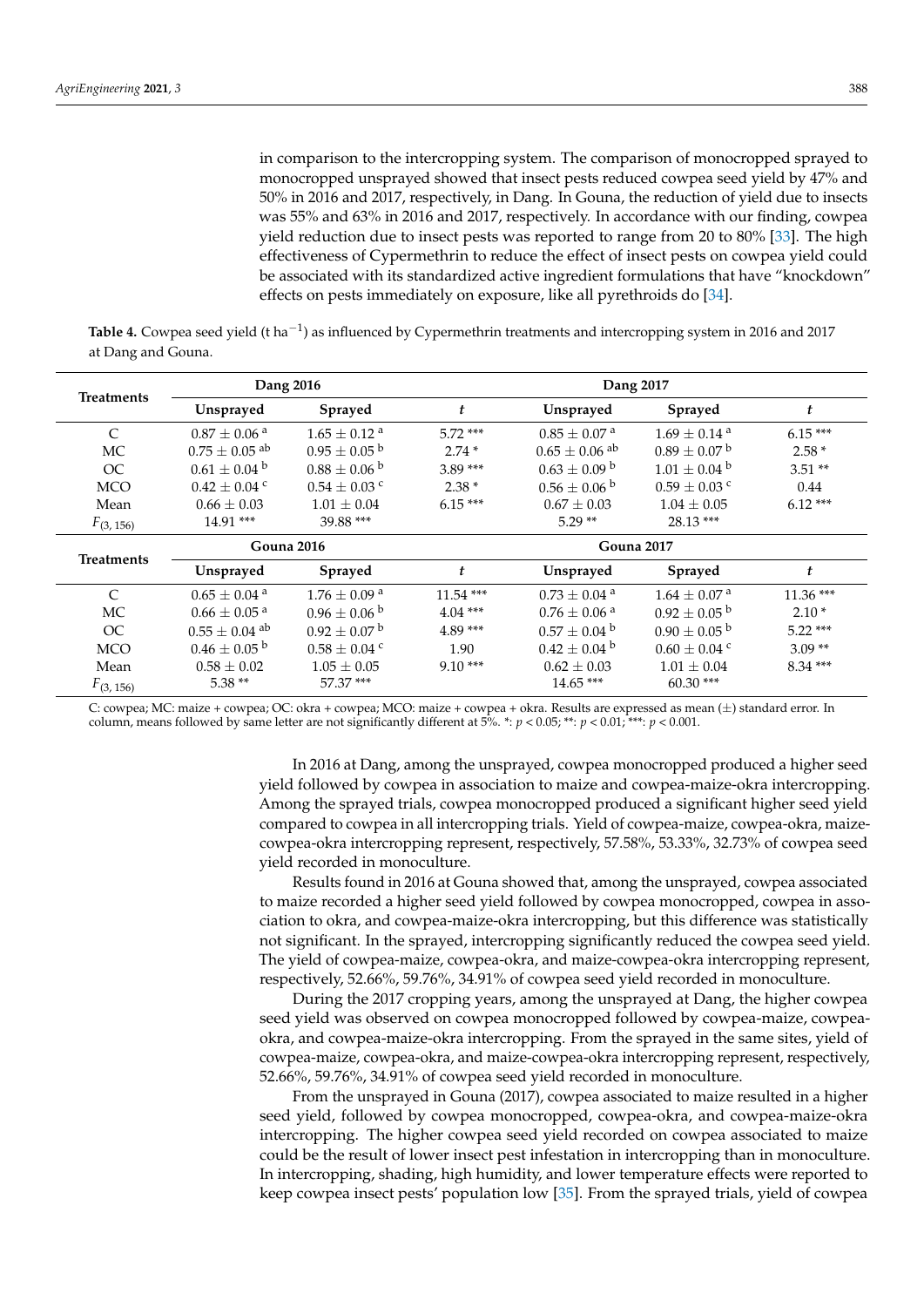seed yield recorded on cowpea-maize, cowpea-okra, and maize-cowpea-okra intercropping represent, respectively, 56.10%, 54.88%, and 36.59% of cowpea seed yield recorded in monoculture.

Like the result observed in sprayed, higher grain yield under monocropped cowpea compared to intercropping was reported by Chemeda [\[36\]](#page-10-1). Competition for water and shading are probably the two factors that reduced cowpea yield under high numbers of plants in intercrop [\[37\]](#page-10-2). This agrees with the report of Ofori and Stern [\[38\]](#page-10-3) in maize and cowpea intercrops.

#### 3.1.3. Okra

Table [5](#page-6-0) presents the okra fruit yield as influenced by Cypermethrin treatment and intercropping system in 2016 and 2017 at Dang and Gouna. The comparison of okra fruit yield recorded in monoculture, sprayed to unsprayed, showed that insect pests reduced okra fruit yield by 24.72% and 43.86% in Dang and 23.25% and 27.51% in Gouna, respectively, in 2016 and 2017. Similar yield losses due to insect pests were reported to range between 15.47 to 56.45% in India [\[39\]](#page-10-4).

<span id="page-6-0"></span>**Table 5.** Okra fruit yield (t ha−<sup>1</sup> ) as influenced by Cypermethrin treatments and intercropping system in 2016 and 2017 at Dang and Gouna.

|                   |                              | Dang 2016                     | Dang 2017        |                              |                              |           |
|-------------------|------------------------------|-------------------------------|------------------|------------------------------|------------------------------|-----------|
| <b>Treatments</b> | Unsprayed                    | <b>Sprayed</b>                | $\boldsymbol{t}$ | Unsprayed                    | <b>Sprayed</b>               | t         |
| $\Omega$          | $3.99 \pm 0.28$ <sup>a</sup> | $5.30 \pm 0.34$ <sup>a</sup>  | $3.01**$         | $3.84 \pm 0.32$ <sup>a</sup> | $6.84 \pm 0.35$ <sup>a</sup> | $6.33***$ |
| <b>MO</b>         | $3.50 + 0.17$ <sup>ab</sup>  | $3.98 \pm 0.23$ bc            | $2.97**$         | $2.96 \pm 0.18^{\text{ b}}$  | $4.65 \pm 0.23$ b            | $5.76***$ |
| OC                | $2.83 \pm 0.34$ bc           | $4.83 \pm 0.24$ <sup>ab</sup> | $3.16**$         | $3.96 \pm 0.27$ <sup>a</sup> | $6.25 + 0.26$ <sup>a</sup>   | $6.11***$ |
| <b>MCO</b>        | $2.18 \pm 0.18$ c            | $3.14 \pm 0.29$ c             | $3.04**$         | $2.60 \pm 0.20$ c            | $3.57 + 0.24$ c              | $2.69*$   |
| Mean              | $3.12 + 0.12$                | $3.72 + 0.11$                 | $5.80***$        | $3.34 \pm 0.13$              | $4.33 + 0.12$                | $9.25***$ |
| $F_{(3, 156)}$    | $12.47***$                   | $9.97***$                     |                  | $7.23***$                    | 29.82 ***                    |           |
| <b>Gouna 2016</b> |                              | <b>Gouna 2017</b>             |                  |                              |                              |           |
| Treatments        | Unsprayed                    | Sprayed                       | t                | Unsprayed                    | <b>Sprayed</b>               | t         |
| $\Omega$          | $3.83 \pm 0.35$ <sup>a</sup> | $4.99 \pm 0.28$ <sup>a</sup>  | $2.57**$         | $3.90 \pm 0.26$ <sup>a</sup> | $5.38\pm0.36$ $^{\rm a}$     | $3.13**$  |
| <b>MO</b>         | $3.45 \pm 0.26$ <sup>a</sup> | $4.20 \pm 0.20$ <sup>a</sup>  | $3.11***$        | $3.04 \pm 0.26$ b            | $3.52 \pm 0.20^{\mathrm{b}}$ | 1.48      |
| OC                | $2.96 \pm 0.35^{\mathrm{b}}$ | $4.93 \pm 0.33$ <sup>a</sup>  | $3.05**$         | $4.03 \pm 0.34$ <sup>a</sup> | $5.27 \pm 0.33$ <sup>a</sup> | $2.60*$   |
| <b>MCO</b>        | $2.47 + 0.22$ c              | $2.45 \pm 0.21$ <sup>b</sup>  | 1.05             | $2.22 + 0.22$ c              | $2.45 \pm 0.22$ c            | 0.00      |
| Mean              | $3.29 \pm 0.15$              | $3.36 \pm 0.14$               | $2.67**$         | $3.30 \pm 0.15$              | $3.69 \pm 0.12$              | $3.43**$  |
| $F_{(3, 156)}$    | $7.93***$                    | $19.02$ ***                   |                  | $9.00***$                    | $21.72$ ***                  |           |

O: okra; MO: maize + okra; OC: okra + cowpea; MCO: maize + cowpea + okra. Results are expressed as mean (±) standard error. In column, means followed by same letter are not significantly different at 5%. \*: *p* < 0.05; \*\*: *p* < 0.01; \*\*\*: *p* < 0.001.

> In 2016 and 2017 at Dang, overall, the higher okra fruit yield was observed on okra monocropped sprayed whereas the lower was on okra-maize-cowpea intercropping unsprayed. Among the unsprayed plot, okra-cowpea and okra-maize-cowpea intercropping significantly reduced the okra fruit yield compared to okra in monoculture in 2016. But in 2017, only okra-maize-cowpea intercropping reduced significantly the okra fruit yield compared to okra in monoculture. Among the sprayed in 2016, okra monocropped recorded a significant higher fruit yield compared to okra in intercropping. In 2017, there was not a significant difference between okra fruit yield recorded on okra in monoculture and okra associated to cowpea. Yield of okra-maize, okra-cowpea, and maize-cowpea-okra intercropping represent, respectively, 75.09%, 91.13%, and 59.25% in 2016 and 67.98%, 91.37%, and 52.19% in 2017 of okra yield recorded in monoculture.

In 2016 and 2017 at Gouna, the higher okra fruit yield was observed on okra monocropped sprayed whereas the lower was on okra-maize-cowpea intercropping unsprayed. Among the unsprayed plot, okra-maize-cowpea intercropping significantly reduced the okra fruit yield compared to okra in monoculture. The same trend was observed among the sprayed.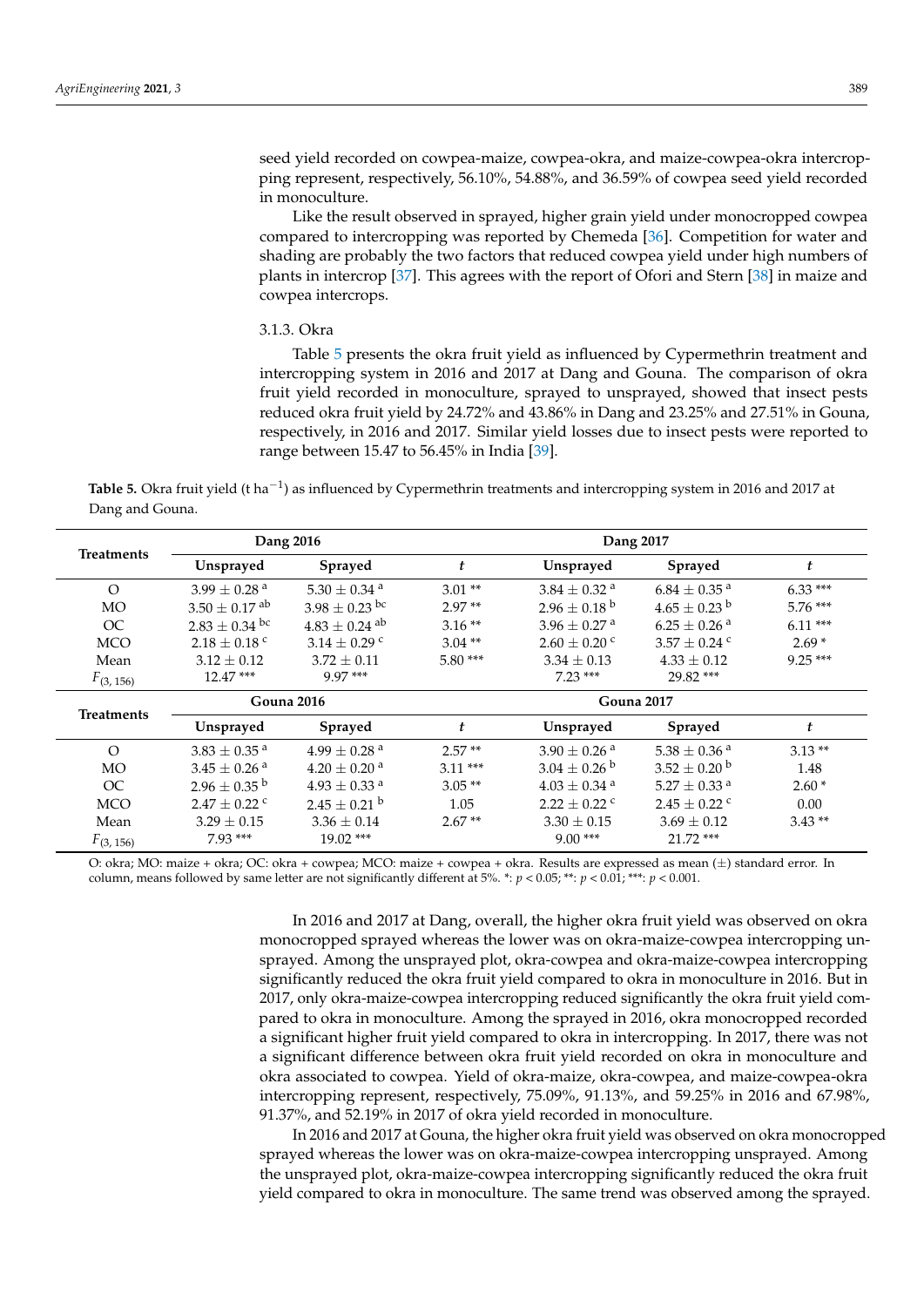Among the sprayed, yield of okra-maize, okra-cowpea, maize-cowpea-okra intercropping represent, respectively, 84.17%, 98.80%, and 49.10% in 2016; 65.43%, 97.96%, and 45.54% in 2017 of okra yield recorded in monoculture. The results of this study corroborate the finding of Ajayi et al. [\[40\]](#page-10-5) that okra-cowpea and okra-groundnut reduce okra yield compared to monoculture. Monocropped okra sprayed gave the highest fruit yield compared to intercropping sprayed because of less inter-specific competition among the crops as well as higher aggregate population density per unit area observed in the intercrop. This result is in disagreement with Hamma et al. [\[17\]](#page-9-8) who reported that monocropped okra produced significantly lower yields compared to intercrops.

#### *3.2. Land Equivalent Ratio*

Table [6](#page-7-0) presents the Land Equivalent Ratio. It appears from this table that all the intercropping favors the yield of the species (*LER* greater than 1). Except the cowpeaokra intercropping in 2016, the *LER* for the unsprayed plots is higher than those of their respective corresponding sprayed plot.

| <b>Treatments</b> | Dang 2016 | <b>Gouna 2016</b> | Dang 17 | <b>Gouna 2017</b> |
|-------------------|-----------|-------------------|---------|-------------------|
| МC                | 1.99      | 1.91              | 1.76    | 2.02              |
| $MC + I$          | 1.40      | 1.41              | 1.41    | 1.49              |
| MO                | 1.67      | 1.73              | 1.75    | 1.71              |
| $MO + I$          | 1.61      | 1.62              | 1.56    | 1.43              |
| OC                | 1.32      | 1.62              | 1.77    | 1.81              |
| $OC + I$          | 1.79      | 1.51              | 1.51    | 1.53              |
| <b>MCO</b>        | 1.81      | 2.00              | 2.19    | 1.84              |
| $MCO + I$         | 1.48      | 1.46              | 1.60    | 1.59              |

<span id="page-7-0"></span>**Table 6.** Land equivalent ratio at Dang and Gouna.

MC: maize-cowpea; MO: maize + okra; OC: okra + cowpea; MCO: maize + cowpea + okra; + I: with insecticide.

In 2016, among the unsprayed, the higher *LER* was observed on maize-cowpea and maize-cowpea-okra intercropping at Dang and Gouna, respectively. In contrast, for okracowpea intercropping we found the lower *LER* on the both sites. Among the sprayed for the two sites, maize-okra intercropping had a higher *LER* whereas the lower was on maize-cowpea intercropping. In 2017, the higher *LER* was observed on maize-cowpea-okra and maize-cowpea intercropping at Dang and Gouna, respectively. The lower values were observed on maize-okra for the both sites. Among the sprayed, the higher *LER* were observed maize-cowpea-okra intercropping for the both sites. The lower was observed on maize-cowpea and maize-okra at Dang and Gouna, respectively.

Intercropping systems that consistently result in *LER* greater than one are thought to be more efficient systems, from a land use perspective, than monocrops [\[40\]](#page-10-5). Maize-cowpea intercrops have frequently out yielded monocropped maize or cowpea in many areas of the world. Legume/cereal intercropping has been shown as a practical method to conserve soil and to increase economic returns [\[41](#page-10-6)[,42\]](#page-10-7). Similarly, Ijoyah and Dzer [\[18\]](#page-9-9) reported that, intercropping okra with maize at the same time not only produced the lowest competitive pressure but gave the highest *LER* of 1.75.

#### *3.3. Cost and Benefit*

The cost and benefit of cropping systems with or without application of chemicals to avoid the development of insect pests or combat a pest when it has evolved requires detailed and case specific analyses. Although not an objective of our study, we consider on the cost side the acquisition of chemicals, labor, amount, quality of crops, and the negative effects on the environment and health. The benefits are good crops, which, however, are not ensured in the long run due to negative environmental effect. Several studies indicate a high cost of pesticide application, when externalities are considered [\[43](#page-10-8)[,44\]](#page-10-9). However, these do not necessarily become visible to the producer. A targeted subsidizing system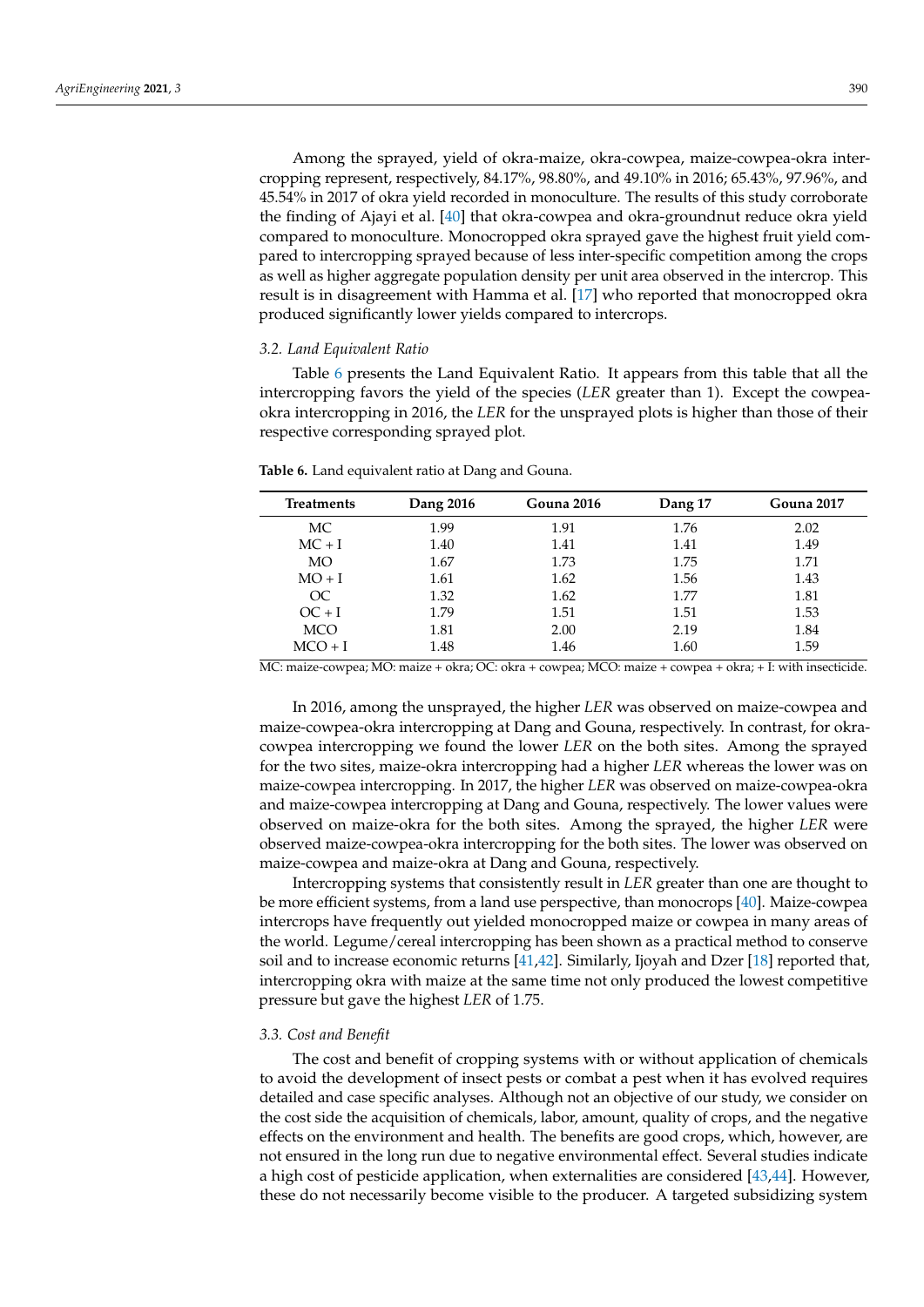could increase awareness and willingness of farmers and reduce cost, on the farm level but also on the societal level.

## **4. Conclusions**

Our study was conducted in the Guinean Savannah and Sudano Sahelian agroecological zones of Cameroon. When this study began, very little was known about the effect of intercropping and Cypermethrin application on the yield in northern Cameroon. Our study revealed the benefits and limits of intercropping in both agro-ecological zones. Overall maize seed yield was higher at Gouna than at Dang during the both cropping seasons. The yield of cowpea and okra in 2016 were similar at Gouna and Dang. In 2017, lower okra fruit yield was observed at Gouna than at Dang. In monocultures, Cypermethrin significantly increased the yields indicating that unprotected plots suffered more from the activity of insect pests which results in the decreasing seed yield. Depending to the agroecological zones and years, reduction of yield due to insect pests ranged between 5–24%, 47–63%, and 23–44%, respectively, for maize, cowpea, and okra. In unsprayed, maize-cowpea intercropping increased slightly the maize seed yield compared to maize monocropped at Dang where higher infestation was observed. In 2016 and 2017 at Gouna, slightly higher yield of cowpea was recorded on cowpea-maize intercropping compared to cowpea in monoculture. Similar results were observed for maize yield on maize-cowpea intercropping in 2016 at Dang. Reduction of yield was observed in intercropping except for maize seed yield when growing in association with cowpea at Dang. Okra-maize-cowpea intercropping significantly reduced the yield due to their competitions on different resources. In addition, this type of intercropping, which contains more than two plants, is hard to weed. Considering the total yields obtained from each intercropping, intercropping trials resulted in generally higher yields compared to monoculture (*LER* > 1) in the both sites and years. The higher yield observed on monoculture sprayed than in monoculture unsprayed resulted in a slightly lower *LER* in sprayed. On the basis of the results obtained, we recommend maize-cowpea intercropping as a local sustainable solution to obtain more productivity.

**Author Contributions:** This work was carried out in collaboration between all authors. All authors have read and agreed to the published version of the manuscript.

**Funding:** We acknowledge the EU ERASMUS+ program for the financial support.

**Institutional Review Board Statement:** Not applicable.

**Informed Consent Statement:** Informed consent was obtained from all subjects involved in the study.

**Data Availability Statement:** Data are available on request from the first author.

**Acknowledgments:** We sincerely thank the reviewers for their important comments. We thank also Andreas Suchopar, technical assistant at the University of Bremen for his help for the soil analysis and Ndouyang Christian for the statistical analysis. Finally, we thank the team of the Ecology Department (J. Filser) of the Centre for Environmental Research and Sustainable Technology (UFT) of the University of Bremen for lab space and help.

**Conflicts of Interest:** The authors declare no conflict of interest.

#### **References**

- <span id="page-8-0"></span>1. Dhaliwal, G.S.; Jindal, V.; Dhawan, A.K. Insect pest problems and crop losses: Changing trends. *Indian J. Ecol.* **2010**, *37*, 1–7.
- <span id="page-8-1"></span>2. Pretty, J.; Bharucha, P.Z. Integrated Pest Management for Sustainable Intensification of Agriculture in Asia and Africa. *Insects* **2015**, *6*, 152–182. [\[CrossRef\]](http://doi.org/10.3390/insects6010152) [\[PubMed\]](http://www.ncbi.nlm.nih.gov/pubmed/26463073)
- <span id="page-8-2"></span>3. Prokopy, R.J.; Mason, J.; Christie, M.; Wright, S.E. Arthropod pest and natural enemy abundance under second-level versus first-level integrated pest management practices in apple orchards. *Agric. Ecosyst. Environ.* **1995**, *57*, 35–47. [\[CrossRef\]](http://doi.org/10.1016/0167-8809(95)00657-5)
- 4. Cross, J.V.; Solomon, M.G.; Babandreier, D.; Blommers, L.; Easterbrook, M.A.; Jay, C.; Jenser, G.; Jolly, R.; Kuhlmann, U.; Lilley, R.; et al. Biocontrol of pests of apples and pears in northern and central Europe. *Biol. Sci. Technol.* **1999**, *9*, 277–314. [\[CrossRef\]](http://doi.org/10.1080/09583159929569)
- 5. Aman, S.; Bhuvnesh, Y.; Shipra, R.; Baljeet, Y. Cypermethrin Toxicity: A Review. *J. For. Sci. Crim. Investig.* **2018**, *9*, 555–767.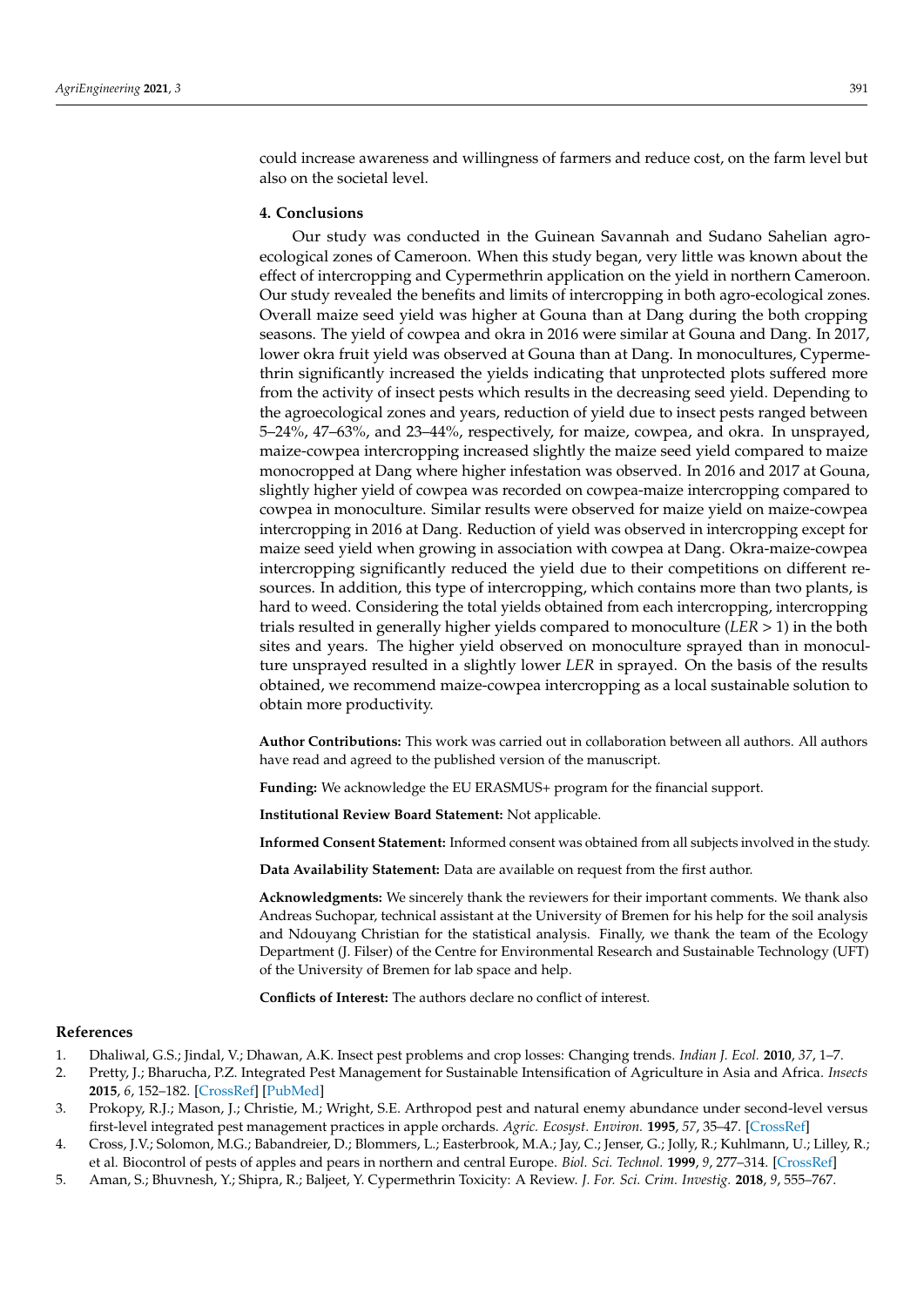- <span id="page-9-0"></span>6. Kumar, V.; Kumar, P. Pesticides in agriculture and environment: Impacts on human health. In *Contaminants in Agriculture and Environment: Health Risks and Remediation*; Agro Environ Media: Haridwar, India, 2019; Volume 1, pp. 76–95. [\[CrossRef\]](http://doi.org/10.26832/AESA-2019-CAE-0160-07)
- <span id="page-9-1"></span>7. Gombac, P.; Trdan, S. The efficacy of intercropping with birdsfoot trefoil and summer savoury in reducing damage inflicted by onion thrips (*Thrips tabaci*, Thysanoptera, Thripidae) on four leek cultivars. *J. Plant Dis. Prot.* **2014**, *121*, 117–124. [\[CrossRef\]](http://doi.org/10.1007/BF03356499)
- 8. Afrin, S.; Latif, A.; Banu, A.M.N.; Kabir, M.M.M.; Haque, S.S.; Ahmed, E.; Tonnu, N.N.; Ali, P.M. Intercropping empowder reduces insect pest and increases biodiversity in agro-Ecosystem. *Agric. Sci.* **2017**, *8*, 1120–1134.
- <span id="page-9-2"></span>9. Sharaby, A.; Abdel-Rahman, H.; Sabry, S. Intercropping system for protection the potato plant from insect infestation. *Ecol. Balka.* **2015**, *7*, 87–92.
- <span id="page-9-3"></span>10. Perrin, R.M.; Phillips, M.L. Some effects of mixed cropping on the population dynamics of insect pests. *Entomol. Exp. Appl.* **1978**, *24*, 585–593. [\[CrossRef\]](http://doi.org/10.1111/j.1570-7458.1978.tb02820.x)
- 11. Cook, S.M.; Khan, Z.R.; Pickett, J.A. The use of push–pull strategies in integrated pest management. *Annu. Rev. Entomol.* **2007**, *52*, 375–400. [\[CrossRef\]](http://doi.org/10.1146/annurev.ento.52.110405.091407)
- 12. Scherber, C.; Eisenhauer, N.; Weisser, W.W.; Schmid, B.; Voigt, W.; Fischer, M. Bottom-up effects of plant diversity on multitrophic interactions in a biodiversity experiment. *Nature* **2010**, *468*, 553–556. [\[CrossRef\]](http://doi.org/10.1038/nature09492) [\[PubMed\]](http://www.ncbi.nlm.nih.gov/pubmed/20981010)
- <span id="page-9-4"></span>13. Singh, A.; Wolfgang, W.W.; Rachid, H.; Raissa, H.; Sharon, E.Z. Reduce pests, enhance production: Benefits of intercropping at high densities for okra farmers in Cameroon. *Pest Manag. Sci.* **2017**, *73*, 2017–2027. [\[CrossRef\]](http://doi.org/10.1002/ps.4636) [\[PubMed\]](http://www.ncbi.nlm.nih.gov/pubmed/28585376)
- <span id="page-9-5"></span>14. Nyukuri, R.W.; Kirui, S.C.; Cheramgoi, E.; Chirchir, E.; Mwale, R. Role of refugia graminae in push-pull management of stem borer species of *Zea Mays* L. and *Sorghum bicolor* L. *Afr. J. Food Sci. Technol.* **2014**, *5*, 29–36.
- <span id="page-9-6"></span>15. Finch, S.; Collier, R. Host-plant selection by insects- a theory based on appropriate/inappropriate landings by pest insects of cruciferous plants. *Entomol. Exp. Appl.* **2000**, *96*, 91–102. [\[CrossRef\]](http://doi.org/10.1046/j.1570-7458.2000.00684.x)
- <span id="page-9-7"></span>16. Historical Weather Data in Cameroon. Available online: <https://en.tutiempo.net/climate/cameroon.html> (accessed on 18 November 2019).
- <span id="page-9-8"></span>17. Hamma, I.L.; Yusuf, S.M.; Idris, U.D. Evaluation of Maize (*Zea Mays* L.) and Okra (*Abelmoschus Esculentus* (L.) Moench) intercropping system at Samaru, Zaria. *J. Adv. Res.* **2015**, *2*, 16–22.
- <span id="page-9-9"></span>18. Ijoyah, M.O.; Dzer, D.M. Yield performance of okra (*Abelmoschus esculentus* L. Moench) and maize (*Zea mays* L.) as affected by time of planting maize in Makurdi, Nigeria. *Int. Sch. Res. Not.* **2012**, *6*, 1–7. [\[CrossRef\]](http://doi.org/10.5402/2012/485810)
- <span id="page-9-10"></span>19. Gandébé, M.; Ngakou, A.; Tabi, I.; Amougou, F. Altering the time of intercropping cowpea (*Vigna unguiculata* (L) Walp.) relative to maize (**Zea mays**): A food production strategy to increase crop yield attributes in Adamaoua-Cameroon. *World J. Agric. Sci.* **2010**, *6*, 473–479.
- <span id="page-9-11"></span>20. Mead, R.; Willey, R.W. The Concept of Land Equivalent Ratio and Advantages in Yields from Intercropping. *Exp. Agric.* **1980**, *16*, 217–228. [\[CrossRef\]](http://doi.org/10.1017/S0014479700010978)
- <span id="page-9-12"></span>21. AGRI-STAT. *Agriculture, Annuaire Statistique*; Institut National de Statistique: Yaoundé, Cameroun, 2015; pp. 1–24.
- <span id="page-9-13"></span>22. Ndemah, R.; Schulthess, F. Yield of maize in relation to natural field infestations and damage by lepidopteran borers in the forest and forest/savanna transition zones of Cameroon. *Int. J. Trop. Insect Sci.* **2002**, *22*, 183–192. [\[CrossRef\]](http://doi.org/10.1017/S1742758400012030)
- <span id="page-9-14"></span>23. Day, R.; Abrahams, P.; Bateman, M.; Beak, T.; Clotty, V.; Cock, M.; Colmenarey, Y.; Corniani, N.; Early, R.; Godwin, J.; et al. Fall armyworm: Impacts and implications for Africa. *Outlooks Pest Manag.* **2017**, *28*, 196–201. [\[CrossRef\]](http://doi.org/10.1564/v28_oct_02)
- <span id="page-9-15"></span>24. Kansiime, K.M.; Mugambi, I.; Rwomushana, I.; Nunda, W.; Lamontagne, G.J.; Rware, H.; Phiri, A.N.; Chipabika, G.; Ndlovu, M.; Day, R. Farmer perception of fall armyworm (*Spodoptera frugiperda* J.E. Smith) and farm-level management practices in Zambia. *Pest Manag. Sci.* **2019**, *75*, 2840–2850. [\[CrossRef\]](http://doi.org/10.1002/ps.5504) [\[PubMed\]](http://www.ncbi.nlm.nih.gov/pubmed/31148397)
- <span id="page-9-16"></span>25. Okigbo, B.N.; Greenland, D.J. Intercropping Systems in Tropical Africa in Multiple Cropping. *Agric. Ecosyst. Environ.* **1976**, *65*, 73–83.
- <span id="page-9-17"></span>26. Maluleke, M.H.; Addo-Bediako, A.; Ayisi, K.K. Influence of Maize/Lablab intercropping on lepidopterous stem borer infestation in maize. *J. Econ. Entomol.* **2005**, *98*, 384–388. [\[CrossRef\]](http://doi.org/10.1093/jee/98.2.384) [\[PubMed\]](http://www.ncbi.nlm.nih.gov/pubmed/15889728)
- <span id="page-9-18"></span>27. Kfir, R. Competitive displacement of *Busseola fusca* (Lepidoptera: Noctuidae) by *Chilo partellus* (Lepidoptera: Pyralidae). *Ann. Entomol. Soc. Am.* **1997**, *90*, 619–624. [\[CrossRef\]](http://doi.org/10.1093/aesa/90.5.619)
- <span id="page-9-19"></span>28. Mpairwe, D.R.; Sabiiti, E.N.; Ummana, N.N.; Tegegne, A.; Osuju, P. Effects of intercropping cereal crops with forage legumes and source of nutrients on cereal grain yield and fodder dry matter yields. *Afr. Crop Sci. J.* **2002**, *10*, 81–97. [\[CrossRef\]](http://doi.org/10.4314/acsj.v10i1.27559)
- <span id="page-9-20"></span>29. Dapaah, H.K.; Asafu-Agyei, J.N.; Ennin, S.A.; Yamoah, C. Yield stability of cassava, maize, soya bean and cowpea intercrops. *J. Agric. Sci.* **2003**, *140*, 73–82. [\[CrossRef\]](http://doi.org/10.1017/S0021859602002770)
- <span id="page-9-21"></span>30. Ogah, E.O.; Ogbodo, E.N. Assessing the Impact of Biodiversity Conservation in the Management of Maize Stalk Borer (*Busseola fusca*, F.) in Nigeria. *Curr. Trends Technol. Sci. Vol. II Issue IIPg* **2012**, *2*, 234–237.
- <span id="page-9-22"></span>31. Li, L.; Zhang, F.; Li, X.; Christie, P.; Sun, J.; Yang, S.; Tang, C. Interspecific facilitation of nutrient uptake by intercropped maize and faba bean. *Nutr. Cycl. Agroecosyst.* **2003**, *65*, 61–71. [\[CrossRef\]](http://doi.org/10.1023/A:1021885032241)
- <span id="page-9-23"></span>32. Muofhe, M.L.; Dakora, F.D. Modification of rhizosphere pH by the symbiotic legume *Aspalathus linearis* growing in a sandy acidic soil. *Funct. Plant Biol.* **2000**, *27*, 1169–1173. [\[CrossRef\]](http://doi.org/10.1071/PP99198)
- <span id="page-9-24"></span>33. Omo-Ikerodah, E.E.; Fatokun, C.A.; Fawole, I. Genetic analysis of resistance to flower bud thrips (*Megalurothrips sjostedti*) in cowpea (*Vigna unguiculata* [L.] Walp.). *Euphytica* **2009**, *165*, 145–154. [\[CrossRef\]](http://doi.org/10.1007/s10681-008-9776-4)
- <span id="page-9-25"></span>34. Athanassiou, G.C.; Kavallieratos, G.N.; Arthur, H.F.; Nakas, T.C. Rating knockdown of flour beetles after exposure to two insecticides as an indicator of mortality. *Sci. Rep.* **2021**, *11*, 1145–1153. [\[CrossRef\]](http://doi.org/10.1038/s41598-020-78982-z) [\[PubMed\]](http://www.ncbi.nlm.nih.gov/pubmed/33441570)